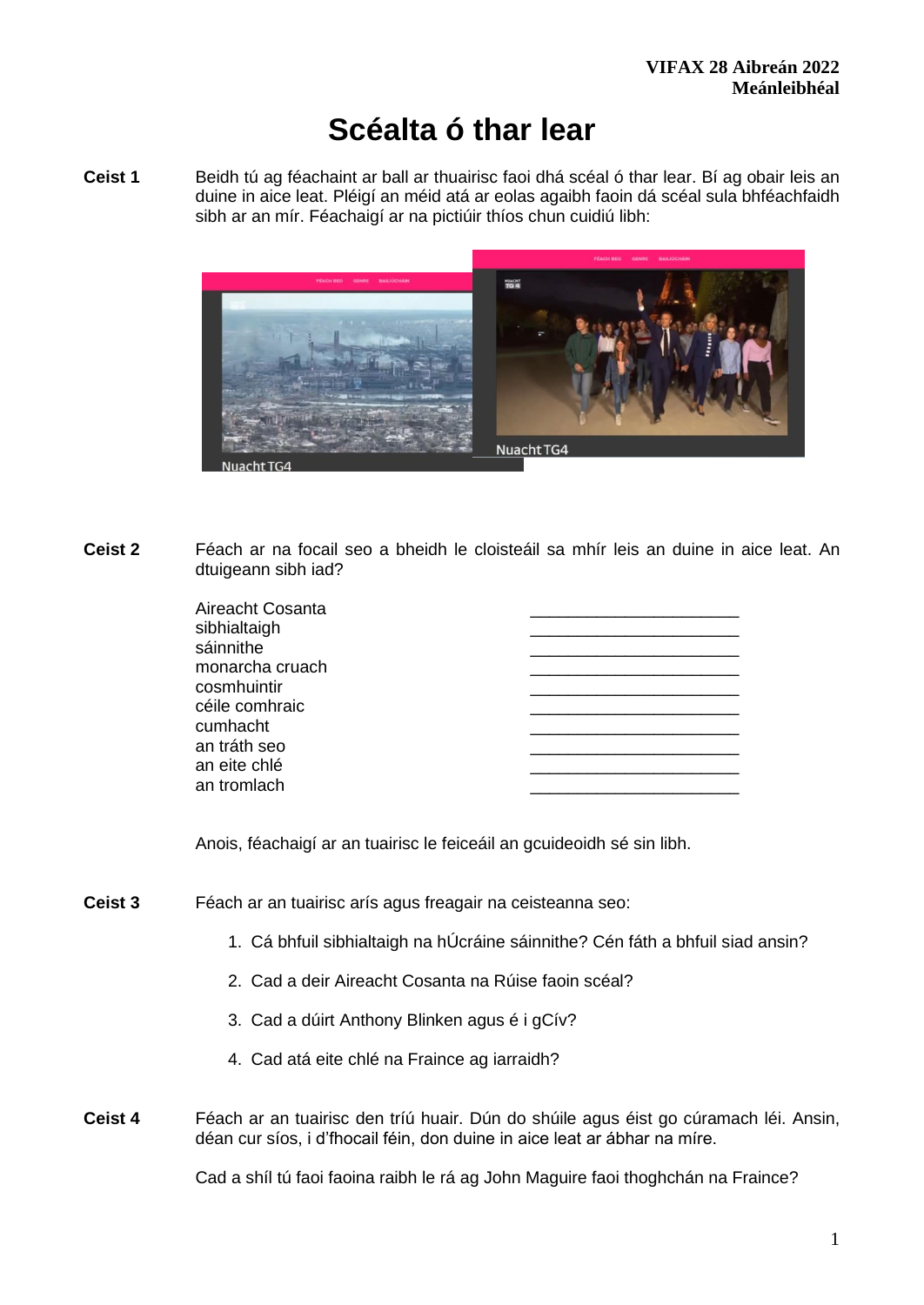# **Ceist 5** '… cé gur **theip uirthi**…'

Teip + ar = *fail*

Cuir na briathra frásacha seo a leanas in abairtí lena mbrí a léiriú:

- éirigh as
- éirigh le
- tabhair faoi
- cuir faoi
- cuir le
- caith anuas ar
- tar aniar aduaidh ar
- bain le

#### **Ceist 6** Na haimsirí:

- 1. Cad iad na haimsirí a bhí le cloisteáil sa mhír? Tabhair samplaí.
- 2. Breac síos gach sampla den saorbhriathar a bhí le cloisteáil inti.
- 3. Bain úsáid as an mbriathar 'aontaigh' agus 'cuir' chun na rialacha a bhaineann leis an modh coinníollach a chur in iúl.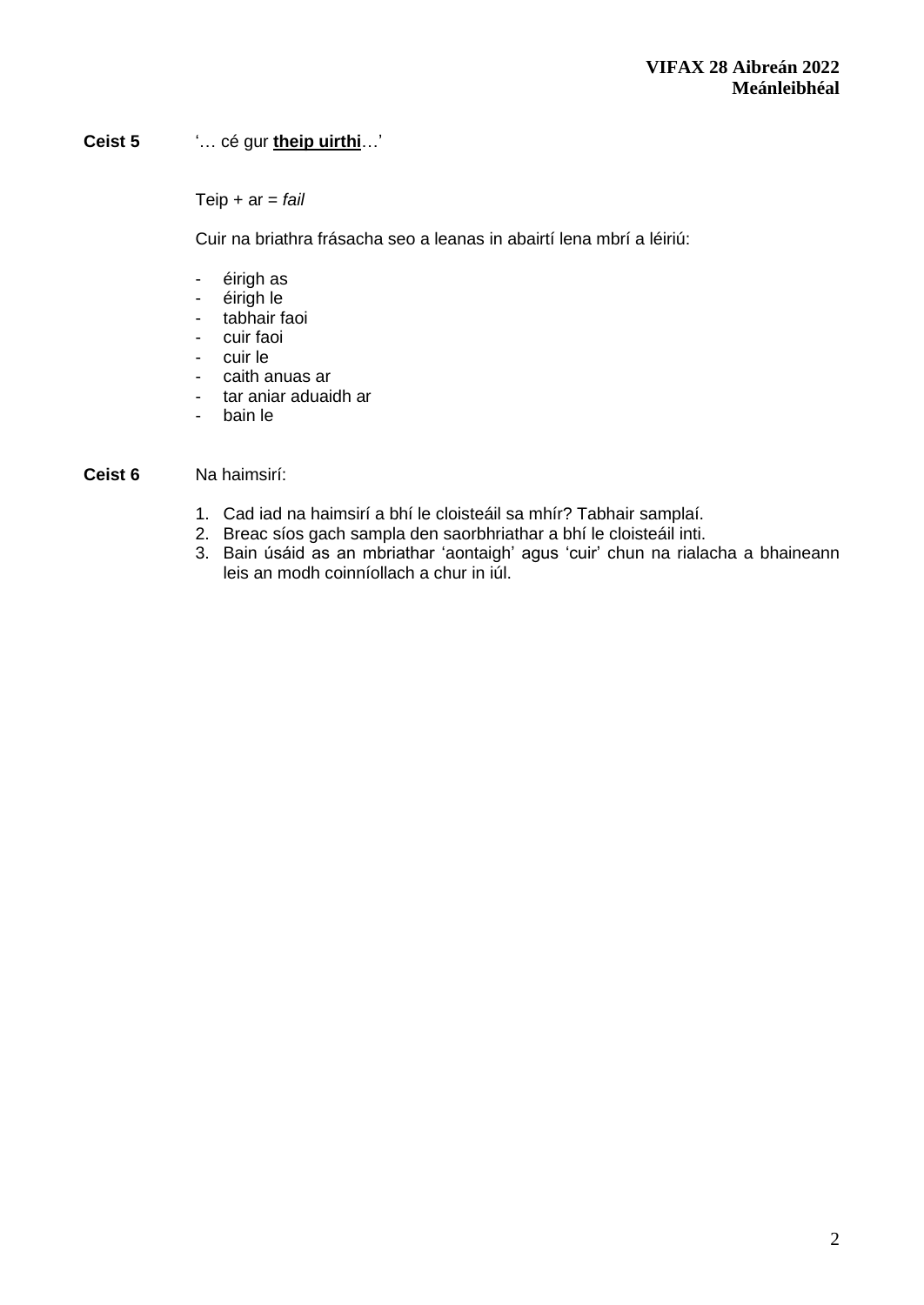# **Treoracha agus Freagraí**

## **Ceist 1**

Tabhair deis do na foghlaimeoirí a bhfuil ar eolas acu faoin dá scéal nuachta a phlé ina mbeirteanna, sula seinnfidh tú an mhír. Pléigh na scéalta leis an rang iomlán ansin.

## **Ceist 2**

- sibhialtaigh *civilians* sáinnithe *trapped* monarcha cruach *steel factory*  cosmhuintir *common people* céile comhraic *opponent*  cumhacht *power* an tráth seo *this time* an tromlach *the majority*
- Aireacht Cosanta *Ministry of Defence* the left wing

## **Ceist 3**

Féach an script.

## **Ceist 4**

Féach an script.

# **Ceist 5**

éirigh as – *give up, retire* éirigh le – *succeed* tabhair faoi – *undertake, try, go about* cuir faoi – *settle down* cuir le – *add to* caith anuas ar – *belittle*  tar aniar aduaidh ar – *surprise*  bain le – *concern, relate to*

# **Ceist 6**

- 1. An aimsir chaite d'fhógair, gheall, bhí, srl.; an aimsir láithreach tá, go bhfuil, roghnaíonn, deir srl.; an aimsir fháistineach – go stopfar, go mbeidh srl.; an modh coinníollach – go n-aontódh, go mbeadh.
- 2. Go stopfar.
- 3. D'aontóinn, d'aontófá, d'aontódh sé / sí, d'aontóimis, d'aontódh sibh, d'aontóidís, an aontófá? d'aontófaí; chuirfinn, chuirfeá, chuirfeadh sé / sí, chuirfimis, chuirfeadh sibh, chuirfidís, an gcuirfeá? chuirfí.